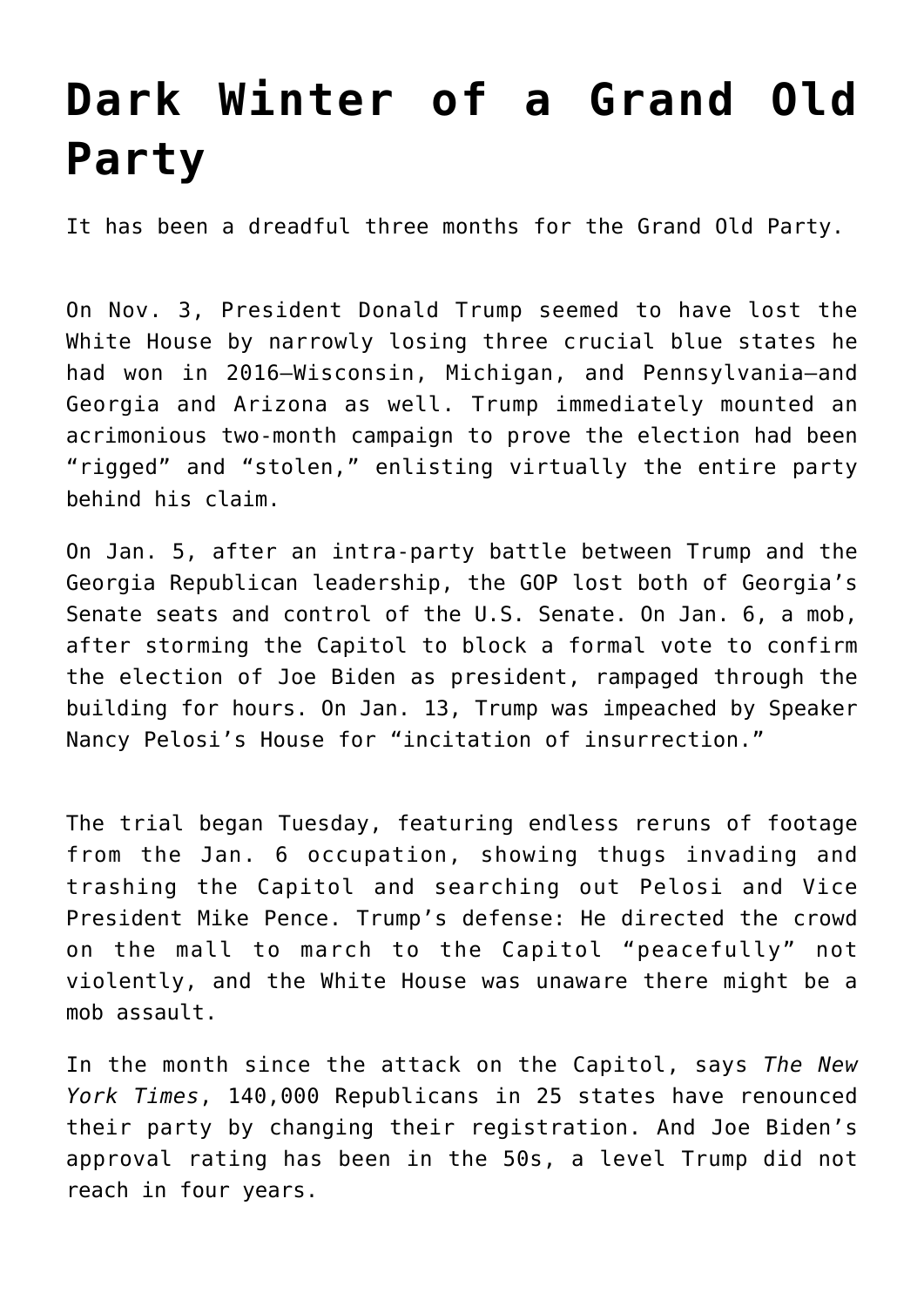There may have been a worse 90 days in Republican Party history, but it is difficult to recall exactly when. There was the Goldwater defeat of 1964, which left the party with less than 40 percent of the presidential vote and less than a third of the seats in the House and Senate. There was the Watergate year 1974, which saw Richard Nixon resign in August and the party lose 49 House seats that fall and then lose the presidency to Jimmy Carter in 1976. Yet, the years following these political disasters were not all that bad.

Goldwater's defeat was followed by the Nixon-led comeback in 1966, with the party picking up 47 seats and then recapturing the White House in 1968. And while Watergate was followed by the loss of Nixon's successor Gerald Ford in 1976, Jimmy Carter's presidency opened the door to the winningest Republican of them all, Ronald Reagan.

In short, it is not always true as Sen. John McCain mordantly observed, that the darkest hour is often just before it turns totally black.

What are the prerequisites for a Republican restoration? As Nixon's victory in 1968 and Reagan's in 1980 showed, a party comeback requires, first, the perceived failure of the opposition on issues of major concern to the great majority.

In 1968, LBJ's Great Society program had ushered in five summers of race riots, soaring crime rates, a social and cultural revolution on the campuses, and a war in Southeast Asia that was consuming 200 to 300 American lives a week. Under Carter in 1980, there were 21 percent interest rates, 13 percent inflation, 7 percent unemployment and 52 U.S. hostages being held in Iran.

A second and indispensable element of a party comeback is party unity, which Nixon and Reagan produced, as Eisenhower had before them. Whether the GOP will be united in 2022 or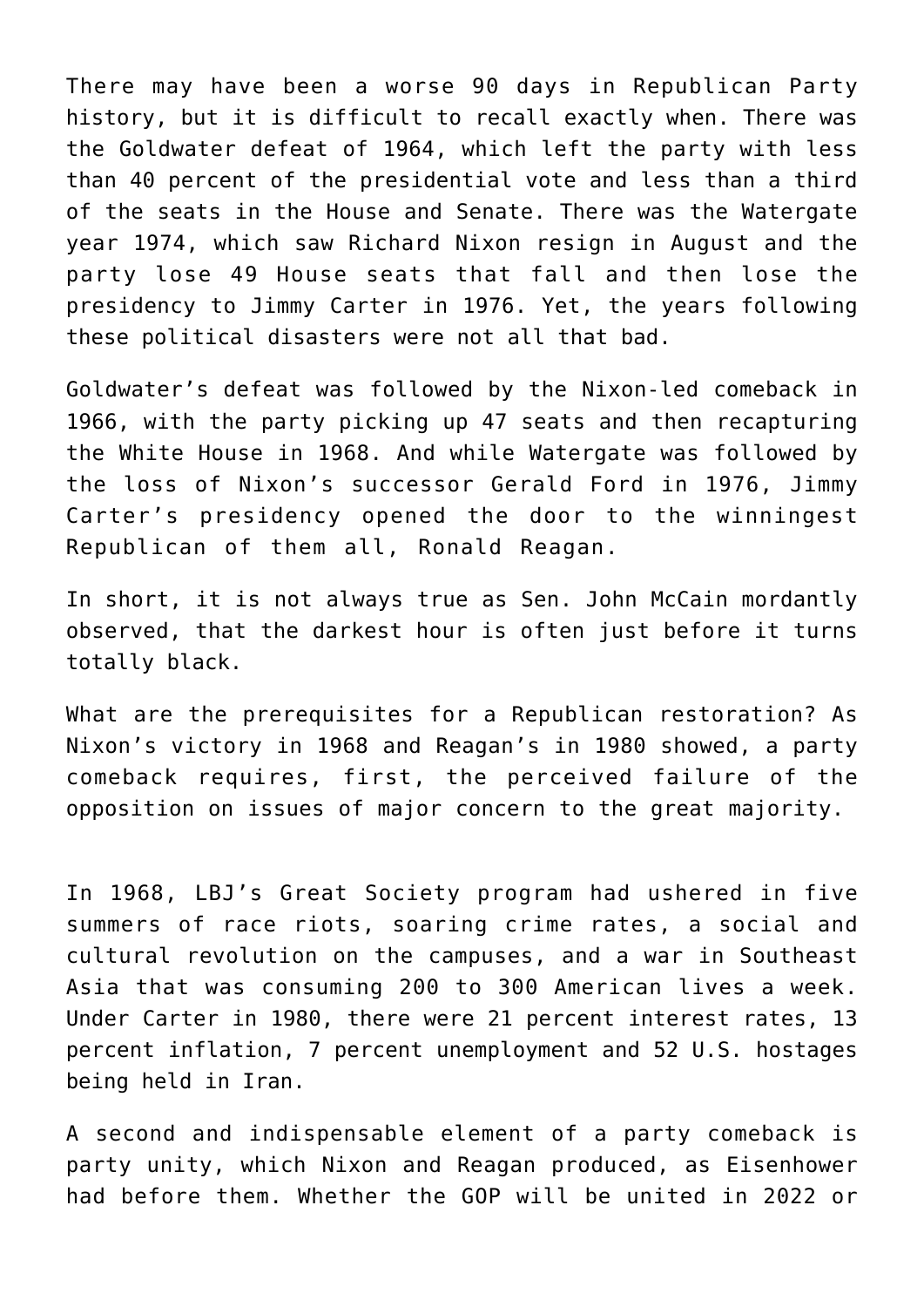2024 depends, very much today, on one man.

Still, as of today, though Biden appears personally popular, he seems to be moving leftward in a way that will play into the GOP's hands on several issues. Shutting down the Keystone XL pipeline, for example, is a policy decision that will kill thousands of jobs to prevent an "existential crisis" millions of workers do not see.

Second, Biden has moved the racial goalposts from equality of opportunity to "equity" for all, which can only be attained by socialist action to even out incomes and wealth through quotas, affirmative action and set-asides. Yet, voters in ultra-liberal California last fall crushed Prop 16, which would have empowered public agencies, universities, and colleges to consider race, gender, and ethnicity when making decisions on contracting, hiring, and student admissions.

Moreover, the liberal immigration policy Biden promised last fall has already caused a stampede to our Southern border. Some 78,000 illegal immigrants were apprehended by the Border Patrol crossing in January alone. They are now being caught at the rate of 3,000 a day. Securing the border is a populist and national security issue.

Other Trump add-ons to the traditional GOP agenda remain popular with large majorities of Americans. Consider the "America first" issues of economic nationalism, the return of manufacturing to the United States, and keeping U.S. troops out of foreign wars where no vital U.S. interests are imperiled.

The questions of the hour are these: Will the GOP be united against an incumbent party that is moving visibly leftward and dragging the country with it—and what will Donald Trump do?

COPYRIGHT 2021 CREATORS.COM